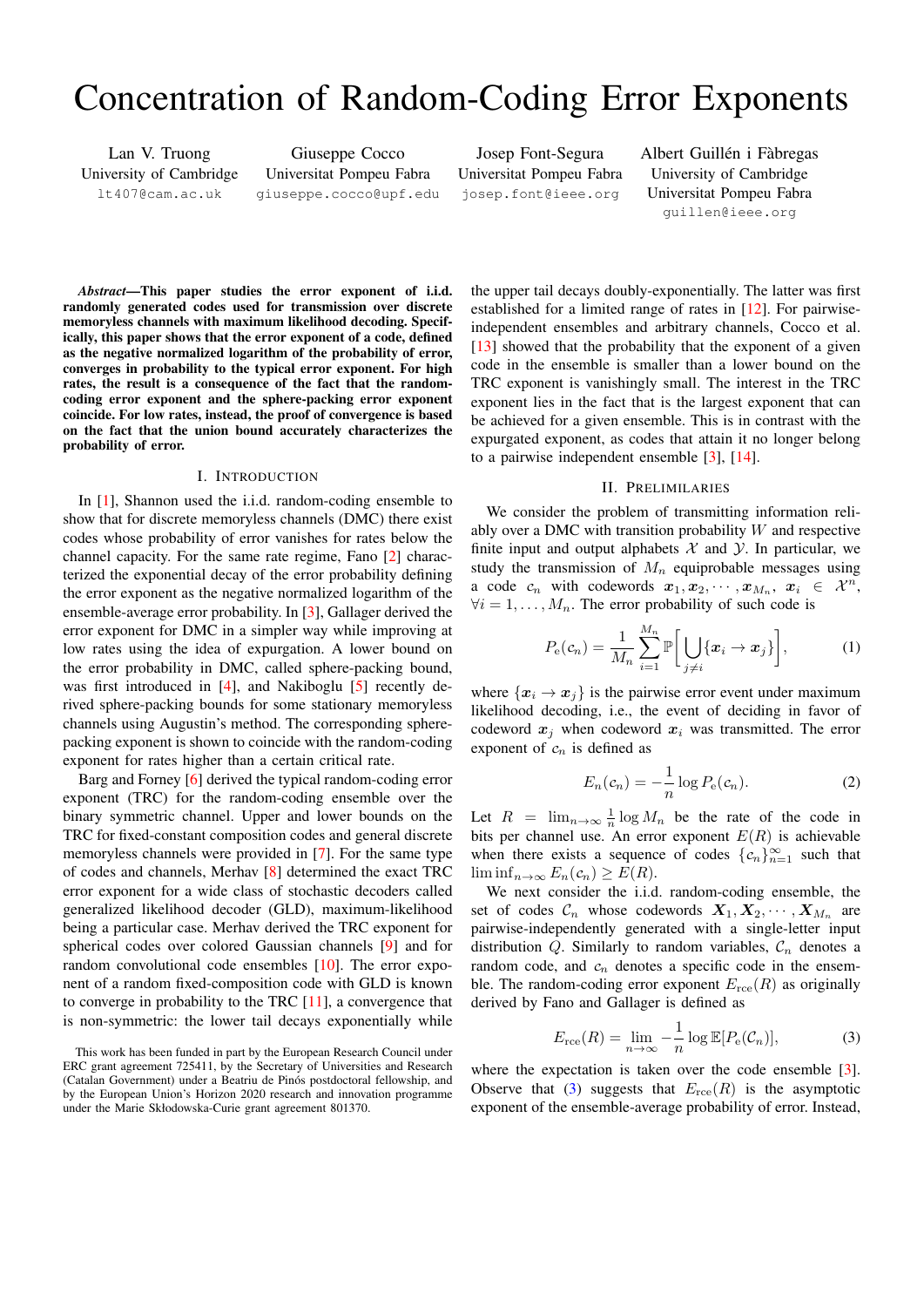the typical random-coding exponent is defined as the limiting expected error exponent over the ensemble, that is,

$$
E_{\text{trc}}(R) = \lim_{n \to \infty} -\frac{1}{n} \mathbb{E} \big[ \log P_e(\mathcal{C}_n) \big]. \tag{4}
$$

# III. MAIN RESULT

We next state our main result using the notion of convergence in probability. A sequence of random variables  ${A_n}_{n=1}^{\infty}$  converges to A in probability, denoted as  $A_n \longrightarrow A$ if for all  $\delta > 0$ ,  $\lim_{n\to\infty} \mathbb{P}[|A_n - A| > \delta] = 0$  [\[15,](#page-4-14) Sec. 2.2]. The following result states the concentration of the error exponent  $E_n(\mathcal{C}_n)$  to the TRC exponent  $E_{\text{trc}}(R)$  for rates below the channel capacity C.

<span id="page-1-0"></span>Theorem 1. *For a general DMC channel, for all rates* R *such that*  $0 \leq R \leq C$ *, it holds that* 

$$
E_n(\mathcal{C}_n) \xrightarrow{\mathcal{P}} E_{\text{trc}}(R). \tag{5}
$$

Before proceeding with some details of the proof, we discuss some of the implications of the above result. Theorem [1](#page-1-0) not only proves the achievability of the TRC exponent, but also shows that the probability of finding a code in the ensemble with higher or lower exponent than the TRC exponent tends to zero. The above concentration property gives more information about the error exponent behavior of the ensemble than the traditional derivation of the random coding error exponent, which computes the exponent of the expected error probabiltiy. This way, the TRC emerges as the most likely error exponent in the random-coding ensemble as the block length  $n$  tends to infinity —if one wishes to improve the error exponent, one must improve the ensemble. The work in [\[11\]](#page-4-10) shows such a concentration property by separately studying the the tails of the distribution of  $E_n(\mathcal{C}_n)$  for the constant composition ensemble and DMCs. It shows an interesting asymmetry: the probability  $\mathbb{P}[E_n(\mathcal{C}_n) < E_{\text{trc}}(R)]$  decays exponentially, while  $\mathbb{P}[E_n(\mathcal{C}_n) > E_{\text{trc}}(R)]$  decays double-exponentially. This implies that, beyond the concentration property, it is significantly more difficult to find a code in the ensemble with exponent higher than  $E_{\text{trc}}(R)$ . This asymmetry is difficult to obtain from the proof of Theorem [1,](#page-1-0) as one would need to study separately the two tails, as done in [\[11\]](#page-4-10).

As we shall see, the proof of Theorem [1](#page-1-0) requires different techniques for the rate regimes  $0 \leq R < R_{\rm crit}(Q)$  and  $R_{\rm crit}(Q) \le R \le C$ , where  $R_{\rm crit}(Q)$  is the critical rate in [\[3,](#page-4-2) Eq. (36)], that is the rate above which the sphere packing exponent  $E_{\rm sp}(R)$  coincides with the random-coding exponent  $E_{\text{rce}}(R)$  [\[16,](#page-4-15) Sec. 5.8]. Thus, in this rate region, we can expect that  $E_{\text{trc}}(R) = E_{\text{rce}}(R)$ .

#### IV. PROOF OF THEOREM [1](#page-1-0)

In standard concentration inequalities, sequences of random variables are usually assumed to be independent, groupindependent, or dependent on each other according to known structures [\[17\]](#page-4-16). Here, we are dealing with the concentration of the probability of error  $P_e(\mathcal{C}_n)$  in [\(1\)](#page-0-1). This expression is a sum of dependent random variables where each term in the sum contains all random vectors  $\{X_1, X_2, \dots, X_M\}$  and channel noise. Thus, this expression does not belong to the aforementioned structures that enable the use of standard concentration inequalities. While  $P_e(\mathcal{C}_n)$  can be considered as a function of independent random variables, this function is only in implicit form. It is therefore not simple to obtain accurate bounds on the variance, or even show that these bounds on the variance tend to zero, by directly using the standard concentration inequalities such as the Efron-Stein inequality [\[18\]](#page-4-17). In this paper, we develop an easier way of upper bounding the variance, which makes use of various existing results.

For the range of rate  $R_{\rm crit}(Q) \le R \le C$ , the proof is based on Levy's continuity theorem [\[19\]](#page-4-18) and benefits from the fact that in this rate regime, the following equalities hold

<span id="page-1-2"></span>
$$
E_{\rm sp}(R) = E_{\rm rce}(R) = E_{\rm trc}(R). \tag{6}
$$

<span id="page-1-6"></span>In particular, we consider the moment-generating function of the negative error exponent, given by

<span id="page-1-1"></span>
$$
\phi(\lambda) = \mathbb{E}\big[2^{\lambda \frac{\log P_e(\mathcal{C}_n)}{n}}\big].\tag{7}
$$

Using the sphere-packing bound [\[4\]](#page-4-3) to the error probability in [\(7\)](#page-1-1), we obtain that

$$
\phi(\lambda) \ge 2^{-\lambda E_{\text{sp}}(R)}.\tag{8}
$$

Similarly, since  $P_e(c_n)^{\lambda/n}$  is a concave function for the range  $0 \leq \lambda \leq n$ , Jensen's inequality implies that

<span id="page-1-8"></span>
$$
\phi(\lambda) \le 2^{-\lambda E_{\text{rce}}(R)}.\tag{9}
$$

Hence, using [\(6\)](#page-1-2), we obtain that  $\phi(\lambda)$  converges to the moment-generating function of the constant  $-E<sub>trc</sub>(R)$ .

The rest of the paper is devoted to the proof of the main result for the range of rates  $0 \leq R < R_{\rm crit}(Q)$ . We first need some definitions and lemmas. For this range, the proof uses the union bound to the error probability  $(1)$ , that is

<span id="page-1-7"></span><span id="page-1-3"></span>
$$
P_e(c_n) \le P_e^{\text{ub}}(c_n),\tag{10}
$$

where  $P_e^{\text{ub}}(c_n)$  is given by

$$
P_{\rm e}^{\rm ub}(c_n) = \frac{1}{M_n} \sum_{i=1}^{M_n} \sum_{j \neq i} \mathbb{P}[\boldsymbol{x}_i \to \boldsymbol{x}_j],\tag{11}
$$

and we define its finite-length error exponent as

<span id="page-1-4"></span>
$$
E_n^{\rm ub}(c_n) = -\frac{1}{n} \log P_{\rm e}^{\rm ub}(c_n). \tag{12}
$$

Under i.i.d. random coding, the pairwise error probabilities  $\mathbb{P}[X_i \to X_j]$ , with,  $i \neq j$  are pairwise-independent random variables. Hence, the union bound  $P_e^{\text{ub}}(\mathcal{C}_n)$  in [\(11\)](#page-1-3) is a sum of  $M_n$  pairwise-independent random variables, where concentration properties are expected to hold [\[11\]](#page-4-10). Let  $E_{\text{trc}}^{\text{ub}}(R)$ be the union-bound TRC exponent of  $(11)$ , that is

<span id="page-1-5"></span>
$$
E_{\text{trc}}^{\text{ub}}(R) = \lim_{n \to \infty} -\frac{1}{n} \mathbb{E} \big[ \log P_{\text{e}}^{\text{ub}}(\mathcal{C}_n) \big]. \tag{13}
$$

The next result shows that the probability that the unionbound exponent [\(12\)](#page-1-4) deviates from the union-bound TRC exponent [\(13\)](#page-1-5) vanishes as  $n \to \infty$ .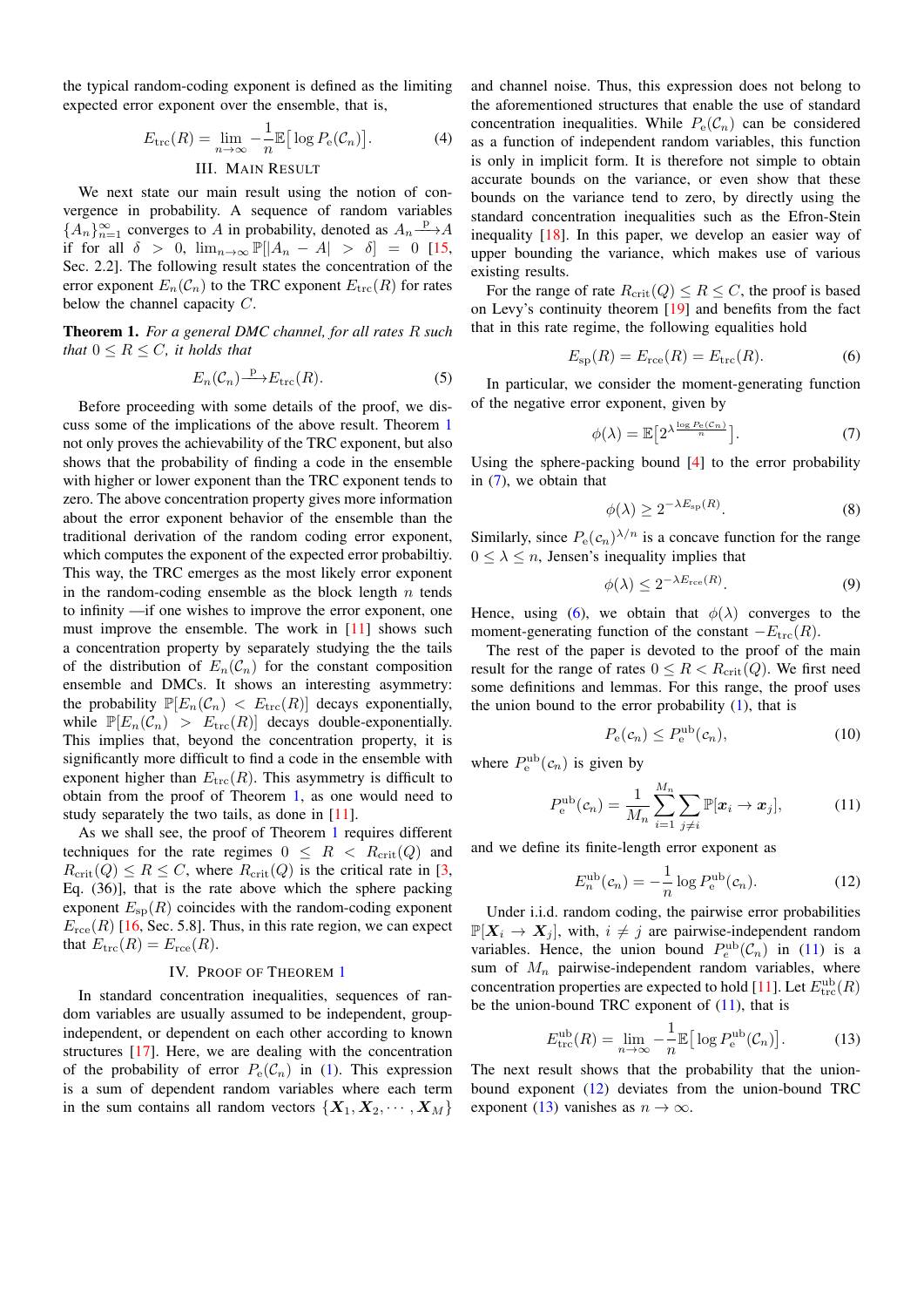<span id="page-2-10"></span>**Lemma 2.** For all rate R such that  $0 \leq R < R_{\text{crit}}(Q)$ , any  $\varepsilon > 0$  *and for some*  $\kappa > 0$ *, it holds that* 

$$
\mathbb{P}\bigg[P_{\mathrm{e}}^{\mathrm{ub}}(\mathcal{C}_n) > \frac{1}{2} 2^{-n(E_{\mathrm{trc}}^{\mathrm{ub}}(R) - \varepsilon)}\bigg] + \mathbb{P}\bigg[P_{\mathrm{e}}^{\mathrm{ub}}(\mathcal{C}_n) < 2^{-n(E_{\mathrm{trc}}^{\mathrm{ub}}(R) + \varepsilon)}\bigg] \le \frac{1}{n^{1+\kappa}}.\tag{14}
$$

It then remains to relate the convergence in probability of the original error exponent [\(2\)](#page-0-2) to that of the union bound [\(12\)](#page-1-4). To do so, we use the following Lemma that is based on Caen's inequality [\[20\]](#page-4-19).

<span id="page-2-8"></span>**Lemma 3.** For all rate R such that  $0 < R < R_{\text{crit}}(Q)$  and *for some*  $\delta(R) > 0$ *, it holds that* 

$$
0 \le \frac{\mathbb{E}[P_e^{\text{ub}}(\mathcal{C}_n)]}{\mathbb{E}[P_e(\mathcal{C}_n)]} - 1 \le 2^{-n(\delta(R) + E_{\text{trc}}^{\text{ub}}(R) - E_{\text{rce}}(R))}.
$$
 (15)

We are now equipped to prove Theorem [1](#page-1-0) by observing that for any  $\varepsilon > 0$ , the convergence in probability of  $E_n(\mathcal{C}_n)$  to  $E<sub>trc</sub>(R)$  can be written and upper bounded as

$$
\mathbb{P}\left[|E_n(\mathcal{C}_n) - E_{\text{trc}}(R)| > 3\varepsilon\right] \le \underbrace{\mathbb{P}\left[|E_n(\mathcal{C}_n) - E_n^{\text{ub}}(\mathcal{C}_n)| > \varepsilon\right]}_{\alpha_n} + \underbrace{\mathbb{P}\left[\left|E_n^{\text{ub}}(\mathcal{C}_n) - \left(-\frac{1}{n}\mathbb{E}\left[\log P_e^{\text{ub}}(\mathcal{C}_n)\right]\right)\right| > \varepsilon\right]}_{\beta_n} + \underbrace{\mathbb{P}\left[\left|\left(-\frac{1}{n}\mathbb{E}\left[\log P_e^{\text{ub}}(\mathcal{C}_n)\right]\right) - E_{\text{trc}}(R)\right| > \varepsilon\right]}_{\gamma_n}.
$$
(16)

We next show that the terms  $\alpha_n$ ,  $\beta_n$  and  $\gamma_n$  in [\(16\)](#page-2-0) tend to zero as  $n \to \infty$ , implying the concentration result in [\(5\)](#page-1-6).

# <span id="page-2-11"></span>*A. First term of* [\(16\)](#page-2-0)

The term  $\alpha_n$  quantifies the deviation of the error exponent of the error probability  $(2)$  with that of the union bound  $(11)$ . By the symmetry of the i.i.d. random-coding ensemble, for any pair of codewords  $X_i$  and  $X_j$  with  $i \neq j$  we have that

$$
\mathbb{E}\big[\mathbb{P}[X_i \to X_j]\big] = \mathbb{E}\big[\mathbb{P}[X_1 \to X_2]\big].\tag{17}
$$

Similarly, for any triplet of codewords  $X_i$ ,  $X_j$  and  $X_k$  with  $j, k \neq i$  and  $j \neq k$ , it holds that

$$
\mathbb{E}\Big[\mathbb{P}[\{X_i \to X_j\} \cap \{X_i \to X_k\}]\Big] \\
= \mathbb{E}\Big[\mathbb{P}[\{X_1 \to X_2\} \cap \{X_1 \to X_3\}]\Big].\tag{18}
$$

In both  $(17)$  and  $(18)$ , the expectations are calculated with respect to the i.i.d. ensemble codeword distribution  $Q^n(x) =$  $\prod_{k=1}^{n} Q(x_k)$ , where  $Q(x)$  is the single-letter input distribution. We next provide separate convergence of  $\alpha_n$  for  $R = 0$ 

and for  $0 < R < R_{\rm crit}(Q)$ . For the simple case of  $R = 0$ , we first observe that the union bound  $(11)$  can be bounded as

$$
P_{\rm e}^{\rm ub}(c_n) = \frac{1}{M_n} \sum_{i=1}^{M_n} \sum_{j \neq i} \mathbb{P}[\boldsymbol{x}_i \to \boldsymbol{x}_j]
$$
(19)

<span id="page-2-3"></span>
$$
\leq (M_n-1)\max_{i\neq j}\mathbb{P}[\boldsymbol{x}_i\to\boldsymbol{x}_j],\qquad(20)
$$

while the probability of error  $(1)$  can be lower bounded by

$$
P_{\mathbf{e}}(c_n) = \frac{1}{M_n} \sum_{i=1}^{M_n} \mathbb{P}\bigg[\bigcup_{j \neq i} \{x_i \to x_j\}\bigg]
$$
(21)

<span id="page-2-4"></span>
$$
\geq \frac{1}{M_n} \max_{i \neq j} \mathbb{P}[\boldsymbol{x}_i \to \boldsymbol{x}_j]. \tag{22}
$$

From  $(20)$  and  $(22)$ , we have that the first term in the r.h.s. of  $(16)$ , after some algebra, satisfies

$$
\alpha_n = \mathbb{P}\bigg[P_e^{\text{ub}}(\mathcal{C}_n) > 2^{n\varepsilon} P_e(\mathcal{C}_n)\bigg]
$$
  
\n
$$
\leq \mathbb{P}\bigg[(M_n - 1)\max_{i} \mathbb{P}[\mathbf{X}_i \to \mathbf{X}_j]\bigg]
$$
\n(23)

<span id="page-2-5"></span>
$$
\frac{1}{i+j} \ge 2^{n\varepsilon} \frac{1}{M_n} \max_{i \ne j} \mathbb{P}[X_i \to X_j] \quad (24)
$$

$$
= \mathbb{P}\bigg[ (M_n - 1) > 2^{n\varepsilon} \frac{1}{M_n} \bigg]. \tag{25}
$$

Since  $M_n$  is any sub-exponential sequence in n, the probability in [\(25\)](#page-2-5) vanishes as  $n \to \infty$  for  $\varepsilon > 0$ .

We now consider the case of  $0 < R < R<sub>crit</sub>(Q)$ . We define the sequence  $a_n$  as

<span id="page-2-7"></span><span id="page-2-6"></span>
$$
a_n = 2^{-n(E_{\text{trc}}^{\text{ub}}(R) + \frac{\varepsilon}{2})}.
$$
 (26)

<span id="page-2-0"></span>Then, the first term in the r.h.s. of  $(16)$  can be written, after some algebra, as

$$
\alpha_n = \mathbb{P}\bigg[P_e^{\text{ub}}(\mathcal{C}_n) - a_n
$$
  
- 2<sup>*n*ε</sup> $(P_e(\mathcal{C}_n) - a_n) > (2^{nε} - 1)a_n\bigg]$  (27)  

$$
\leq \mathbb{P}\bigg[P_e^{\text{ub}}(\mathcal{C}_n) - a_n > \frac{1}{2}(2^{nε} - 1)a_n\bigg]
$$

$$
+\mathbb{P}\bigg[-2^{n\varepsilon}\big(P_e(\mathcal{C}_n) - a_n\big) > \frac{1}{2}(2^{n\varepsilon} - 1)a_n\bigg],
$$
 (28)  
where (28) follows from the fact that for any three random

<span id="page-2-1"></span>variables A, B and C, the tail probability  $\mathbb{P}[A + B > 2C]$ satisfies  $\mathbb{P}[A + B > 2C] \le \mathbb{P}[A > C] + \mathbb{P}[B > C]$ . We next bound the two terms in the r.h.s. of [\(28\)](#page-2-6) using the definition of  $a_n$  in [\(26\)](#page-2-7). For the first term, we have

<span id="page-2-2"></span>
$$
\mathbb{P}\left[P_e^{\text{ub}}(\mathcal{C}_n) - a_n > \frac{1}{2}(2^{n\varepsilon} - 1)a_n\right] \\
= \mathbb{P}\left[P_e^{\text{ub}}(\mathcal{C}_n) > \frac{1}{2}(2^{n\varepsilon} + 1)a_n\right] \tag{29}
$$

$$
= \mathbb{P}\left[P_{\rm e}^{\rm ub}(\mathcal{C}_n) > \frac{1}{2}(2^{n\varepsilon} + 1)2^{-n(E_{\rm trc}^{\rm ub}(R) + \frac{\varepsilon}{2})}\right]
$$
(30)

<span id="page-2-9"></span>
$$
\leq \mathbb{P}\bigg[P_{\mathrm{e}}^{\mathrm{ub}}(\mathcal{C}_n) > \frac{1}{2} 2^{-n(E_{\mathrm{trc}}^{\mathrm{ub}}(R) - \frac{\varepsilon}{2})}\bigg],\tag{31}
$$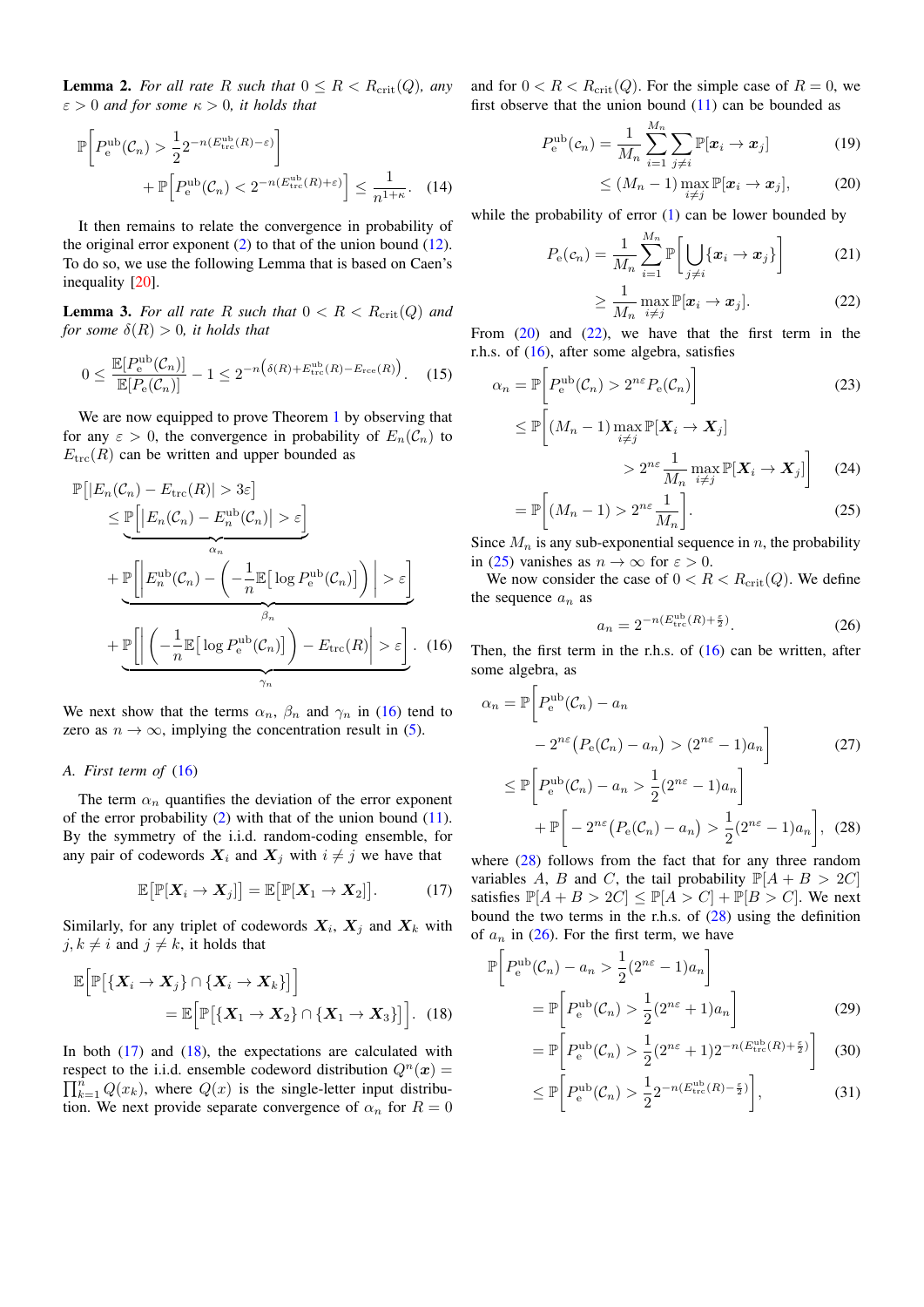whereas for the second term we have

$$
\mathbb{P}\left[-2^{n\varepsilon}\left(P_e(\mathcal{C}_n) - a_n\right) > \frac{1}{2}(2^{n\varepsilon} - 1)a_n\right] \\
= \mathbb{P}\left[2^{n\varepsilon}\left(P_e^{\text{ub}}(\mathcal{C}_n) - P_e(\mathcal{C}_n)\right) \\
- 2^{n\varepsilon}\left(P_e^{\text{ub}}(\mathcal{C}_n) - a_n\right) > \frac{1}{2}(2^{n\varepsilon} - 1)a_n\right] \\
\le \mathbb{P}\left[2^{n\varepsilon}\left(P_e^{\text{ub}}(\mathcal{C}_n) - P_e(\mathcal{C}_n)\right) > \frac{1}{4}(2^{n\varepsilon} - 1)a_n\right] \tag{32}
$$

$$
+\mathbb{P}\bigg[-2^{n\varepsilon}\big(P_{\mathrm{e}}^{\mathrm{ub}}(\mathcal{C}_n)-a_n\big)>\frac{1}{4}(2^{n\varepsilon}-1)a_n\bigg].\qquad(33)
$$

We proceed by bounding the second term of  $(33)$  as

$$
\mathbb{P}\left[-2^{n\varepsilon}\left(P_e^{\text{ub}}(\mathcal{C}_n) - a_n\right) > \frac{1}{4}(2^{n\varepsilon} - 1)a_n\right]
$$
\n
$$
= \mathbb{P}\left[P_e^{\text{ub}}(\mathcal{C}_n) < \left(1 - \frac{1}{4}\left(\frac{2^{n\varepsilon} - 1}{2^{n\varepsilon}}\right)\right)a_n\right] \tag{34}
$$
\n
$$
\leq \mathbb{P}\left[P_e^{\text{ub}}(\mathcal{C}_n) < 2^{-n(E_{\text{trc}}^{\text{ub}}(R) + \frac{\varepsilon}{2})}\right], \tag{35}
$$

while the first term of  $(33)$  can be bounded<sup>[1](#page-3-1)</sup> as

$$
\mathbb{P}\left[2^{n\varepsilon}\left(P_e^{\text{ub}}(\mathcal{C}_n) - P_e(\mathcal{C}_n)\right) > \frac{1}{4}(2^{n\varepsilon} - 1)a_n\right]
$$
  

$$
\leq a_n^{-1} \mathbb{E}[P_e^{\text{ub}}(\mathcal{C}_n) - P_e(\mathcal{C}_n)]
$$
 (36)

$$
=2^{(E_{\text{trc}}^{\text{ub}}(R)+\frac{\epsilon}{2})n}\mathbb{E}[P_{\text{e}}^{\text{ub}}(\mathcal{C}_n)-P_{\text{e}}(\mathcal{C}_n)],\tag{37}
$$

where  $(36)$  follows from the union bound in  $(10)$  and Markov's inequality, and [\(37\)](#page-3-3) follows from the definition of  $a_n$  in [\(26\)](#page-2-7). Next, from Lemma [3,](#page-2-8) we have the exponential upper bound

$$
\mathbb{E}[P_e^{\text{ub}}(\mathcal{C}_n) - P_e(\mathcal{C}_n)]
$$
  
= 
$$
\mathbb{E}[P_e(\mathcal{C}_n)] \left( \frac{\mathbb{E}[P_e^{\text{ub}}(\mathcal{C}_n)]}{\mathbb{E}[P_e(\mathcal{C}_n)]} - 1 \right)
$$
 (38)

$$
\leq 2^{-nE_{\text{rce}}(R)} 2^{-n \left(\delta(R) + E_{\text{tre}}^{\text{ub}}(R) - E_{\text{rce}}(R)\right)}.
$$
 (39)

Using [\(39\)](#page-3-4) back in [\(37\)](#page-3-3) and simplifying the result, we obtain

$$
\mathbb{P}\bigg[2^{n\varepsilon}\big(P_{\mathrm{e}}^{\mathrm{ub}}(\mathcal{C}_n) - P_{\mathrm{e}}(\mathcal{C}_n)\big) > \frac{a_n}{4}(2^{n\varepsilon} - 1)\bigg] \leq 2^{-n\big(\delta(R) - \frac{\varepsilon}{2}\big)}.\tag{40}
$$

Hence, from  $(33)$ ,  $(35)$ , and  $(40)$ , we have that the second term of [\(28\)](#page-2-6) is upper bounded as

$$
\mathbb{P}\left[-2^{n\varepsilon}\left(P_e(\mathcal{C}_n) - a_n\right) > \frac{1}{2}(2^{n\varepsilon} - 1)a_n\right] \\
\leq \mathbb{P}\left[P_e^{\text{ub}}(\mathcal{C}_n) < 2^{-n\left(E_{\text{trc}}^{\text{ub}}(R) + \frac{\varepsilon}{2}\right)}\right] + 2^{-n\left(\delta(R) - \frac{\varepsilon}{2}\right)}.\n\tag{41}
$$

Finally, combining [\(31\)](#page-2-9) and [\(41\)](#page-3-7) in [\(28\)](#page-2-6) and using Lemma [2,](#page-2-10) we obtain that the first term of  $(16)$  satisfies

$$
\alpha_n \le \frac{1}{n^{1+\kappa}} + 2^{-n\left(\delta(R) - \frac{\varepsilon}{2}\right)}\tag{42}
$$

<span id="page-3-1"></span><sup>1</sup>We write  $a_n \leq b_n$  for two positive sequences  $\{a_n\}_{n\geq 1}$  and  $\{b_n\}_{n\geq 1}$ such that  $\frac{1}{n} \log \frac{a_n}{b_n} \leq 0$ .

Since  $\alpha_n$  in [\(16\)](#page-2-0) is non-increasing with  $\varepsilon$ , it holds that  $\lim_{n\to\infty} \alpha_n = 0$  and therefore that  $E_n(\mathcal{C}_n) \longrightarrow E_{\text{trc}}(R)$ . Using the Borel-Cantelli lemma with [\(42\)](#page-3-8) and the dominated covergence theorem [\[21\]](#page-4-20), we obtain that the TRC error exponent is the same as the estimate obtained from the union bound, i.e.,  $E_{\text{trc}}(R) = E_{\text{trc}}^{\text{ub}}(R)$ .

# *B. Second term of* [\(16\)](#page-2-0)

Using Chebyshev's inequality, we have

<span id="page-3-10"></span>
$$
\beta_n \le \frac{\sigma_n^2}{\varepsilon^2},\tag{43}
$$

<span id="page-3-0"></span>where  $\sigma_n^2$  is the variance of the random variable  $E_n^{\text{ub}}(\mathcal{C}_n)$ . Using  $(11)$ – $(12)$ , we have that

<span id="page-3-5"></span>
$$
\sigma_n^2 = \frac{1}{n^2} \mathbb{E} \left[ \left( -\log(M_n - 1) - \log\left(\frac{P_e^{\text{ub}}(\mathcal{C}_n)}{M_n - 1}\right) \right)^2 \right]
$$

$$
- \left( \frac{\mathbb{E} \left[ -\log P_e^{\text{ub}}(\mathcal{C}_n) \right]}{n} \right)^2 \qquad (44)
$$

$$
= \frac{1}{n^2} \mathbb{E} \left[ \left( -\log(M_n - 1) - \log \xi_n \right) - \log\left(\frac{P_e^{\text{ub}}(\mathcal{C}_n)}{(M_n - 1)\xi_n}\right) \right)^2 \right] - \left( \frac{\mathbb{E} \left[ -\log P_e^{\text{ub}}(\mathcal{C}_n) \right]}{n} \right)^2,
$$

<span id="page-3-3"></span><span id="page-3-2"></span>where in [\(45\)](#page-3-9) we introduced the variable  $\xi_n$  defined as

$$
\xi_n = 2^{-n(E_{\text{trc}}^{\text{ub}}(R) + R)}.\tag{46}
$$

<span id="page-3-9"></span> $(45)$ 

Using  $(45)$  and the definition  $(13)$ , we obtain that  $(43)$  satisfies

$$
\limsup_{n \to \infty} \beta_n \le \limsup_{n \to \infty} \frac{1}{\varepsilon^2} \mathbb{E} \left[ \left( E_{\text{trc}}^{\text{ub}}(R) - \frac{1}{n} \log \left( \frac{P_e^{\text{ub}}(C_n)}{(M_n - 1)\xi_n} \right) \right)^2 \right] - \frac{E_{\text{trc}}^{\text{ub}}(R)^2}{\varepsilon^2}.
$$
\n(47)

<span id="page-3-4"></span>Expanding squares, we further obtain

<span id="page-3-6"></span>
$$
\limsup_{n \to \infty} \beta_n \le \frac{1}{\varepsilon^2} \Biggl\{ E_{\text{trc}}^{\text{ub}}(R)^2 - 2E_{\text{trc}}^{\text{ub}}(R) \times \liminf_{n \to \infty} \mathbb{E} \Biggl[ \frac{1}{n} \log \left( \frac{P_e^{\text{ub}}(\mathcal{C}_n)}{(M_n - 1)\xi_n} \right) \Biggr] + \limsup_{n \to \infty} \mathbb{E} \Biggl[ \left( \frac{1}{n} \log \left( \frac{P_e^{\text{ub}}(\mathcal{C}_n)}{(M_n - 1)\xi_n} \right) \right)^2 \Biggr] \Biggr\} - \frac{(E_{\text{trc}}^{\text{ub}}(R)^2)}{\varepsilon^2} . \tag{48}
$$

<span id="page-3-7"></span>By using the bounded convergence theorem and the continuous mapping theorem  $[21]$ , we can show that the expectation terms in [\(48\)](#page-3-11) vanish as  $n \to \infty$ , that is

<span id="page-3-13"></span><span id="page-3-12"></span><span id="page-3-11"></span>
$$
\mathbb{E}\left[\frac{1}{n}\log\left(\frac{P_e^{\text{ub}}(\mathcal{C}_n)}{(M_n-1)\xi_n}\right)\right] \to 0,\tag{49}
$$

$$
\mathbb{E}\bigg[\bigg(\frac{1}{n}\log\bigg(\frac{P_e^{\text{ub}}(\mathcal{C}_n)}{(M_n-1)\xi_n}\bigg)\bigg)^2\bigg] \to 0. \tag{50}
$$

<span id="page-3-8"></span>From [\(48\)](#page-3-11), [\(49\)](#page-3-12), and [\(50\)](#page-3-13), we conclude that  $\lim_{n\to\infty} \beta_n = 0$ for any arbitrary  $\varepsilon > 0$ .